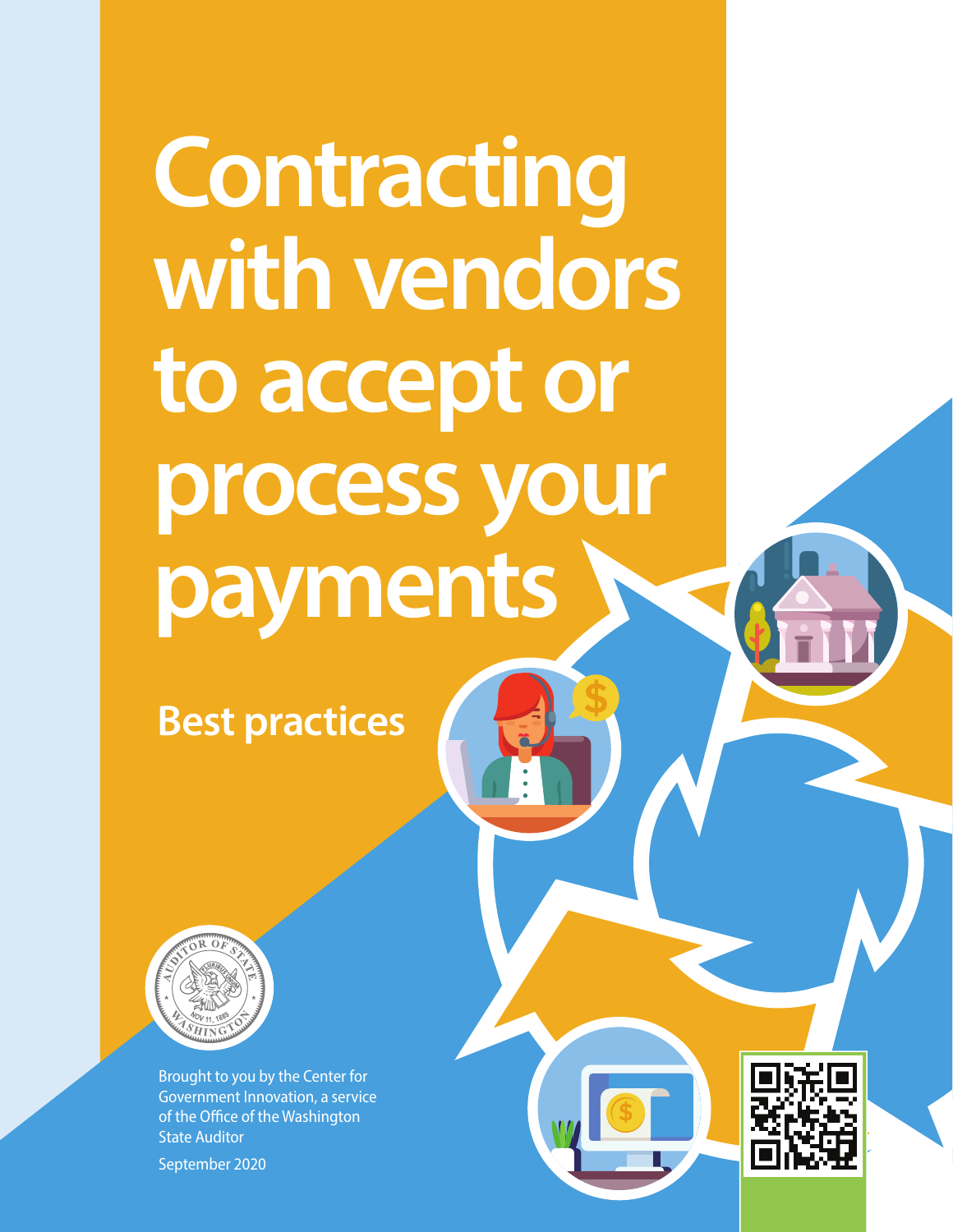## **Intro**

If you are looking to contract with a vendor to accept or process payments, we have some helpful information for you. Perhaps you want to contract with a vendor to:

- Use a vendor receipting system, online or otherwise, where the vendor helps with handling or processing payments
- Accept or process credit card payments (also known as a merchant card service provider)

Whichever type of contracting you choose, keep in mind you're still responsible and should have controls in place to protect your money.

When others handle your money, you need to manage the associated risks. For example, electronic payments might be lost in transit while going through the virtual channels to reach you. Here are some of the best practices we've observed during our audits of this area, which we often refer to as third-party receipting.

# **Before you sign a contract**

- **1. Put someone on point.** Assign a point person to help departments with these contracts. This employee can help with vendor selection as well as understanding and negotiating contract terms consistently across your organization.
- **2. Select your vendor with care.** Discuss and agree on your scope and specifications in advance. A good selection process is important to make the best choice based on your needs. For a resource to help when selecting a vendor, see the Government Finance Officers Association (GFOA) best practices for "Accepting Payment Cards and Selection of Payment Card Service Providers."
- **3. Read the fine print.** A written contract should establish the responsibilities of the local government and any third-party provider. As with any contract, you should review it carefully to understand the terms and ensure it is complete. For example, it should spell out the details of how payments will be received and ultimately remitted to your government.

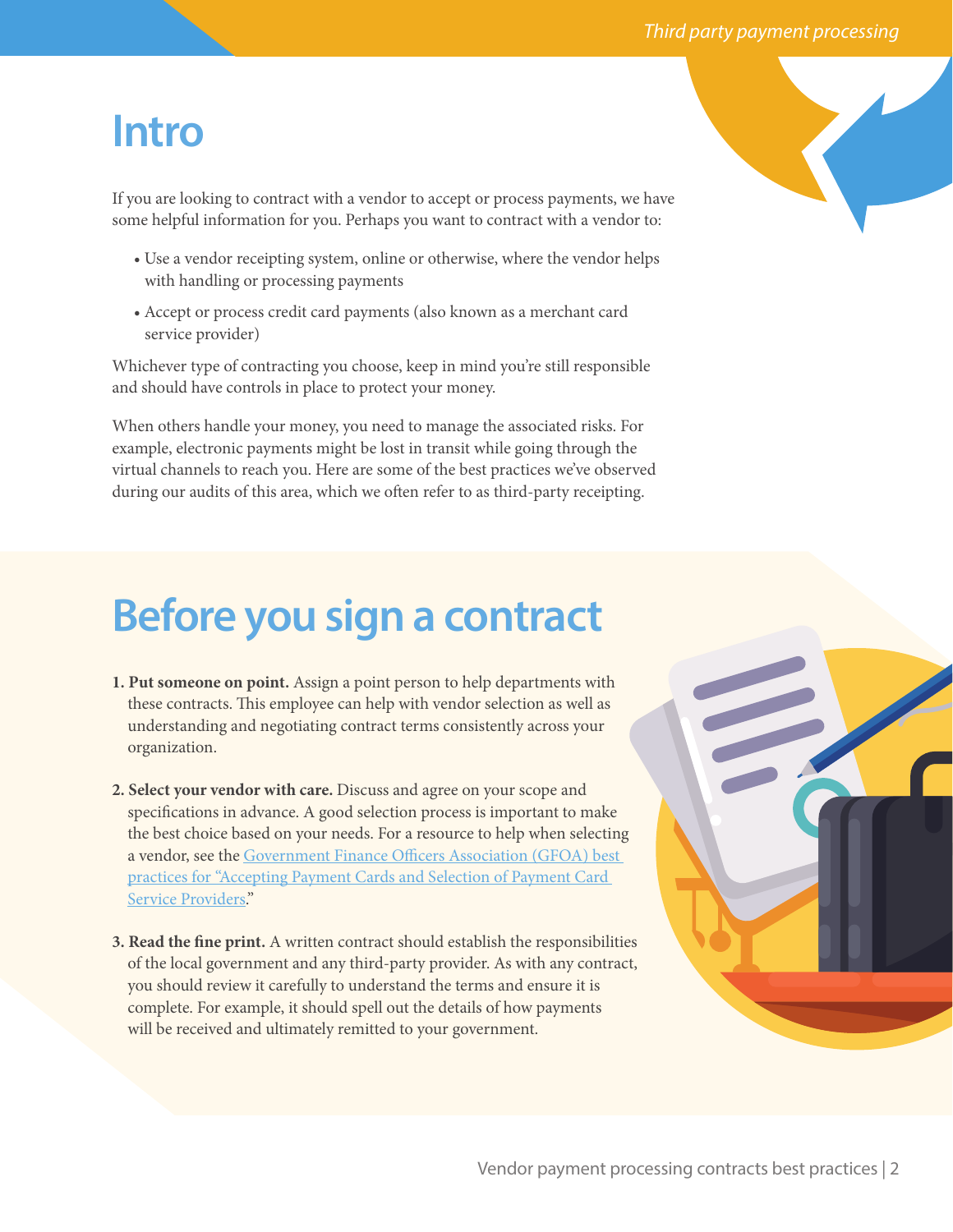### **Monitor for compliance**

- **4. Double-check vendor compliance.** Any time credit-card payments are made online using a vendor, you need a process to verify the third-party provider is complying with Payment Card Industry (PCI) requirements.<sup>1</sup> These requirements are in place to protect cardholder data. There are two ways to accomplish this:
	- Make sure the vendor is a registered<sup>2</sup> provider through one of the three major credit card companies; or
	- Obtain other assurance from the vendor that it is in compliance, such as a PCI compliance audit.
- **5. Monitor your own compliance.** Your government should have controls to monitor your own responsibilities for compliance with PCI requirements, under the contract. For example, this might take the form of a self-assessment or a report on compliance. However, refer to your contract for specific requirements you are expected to follow.

#### **Maintain oversight of money**

- **6. Keep tabs on the money.** Have certain controls in place if money is deposited with the vendor first. Here are some things to look for:
	- Check the timeline for how long it takes funds to be remitted (from when the funds are settled to the vendor's account). This should happen within 24 hours, unless the treasurer has granted an exception of up to one week (RCW 43.09.240).
	- Make sure the bank account receiving the remitted funds from the vendor is owned by your government, located in the state of Washington, and is an approved qualified public depository, confirmed by the Public Deposit Protection Commission (PDPC).3
	- Ensure funds are remitted electronically so the transmission is faster and safer (not mailed).
	- Verify procedures are in place to monitor the remittance and to make sure it's 100 percent intact and accounted for.
	- All service fees should be clearly and separately identified on a report and reviewed regularly.
- <sup>1</sup> A local government can have its own merchant ID number and avoid a vendor, in which case this would not apply.
- <sup>2</sup> A registered payment facilitator has gone through a special registration process for controls that safeguard money and to demonstrate PCI compliance. These vendors can be verified online on each major credit card's websites.
- <sup>3</sup> Can be checked at https://www.tre.wa.gov/pdpc/pdpc-info/qualified-public-depositaries/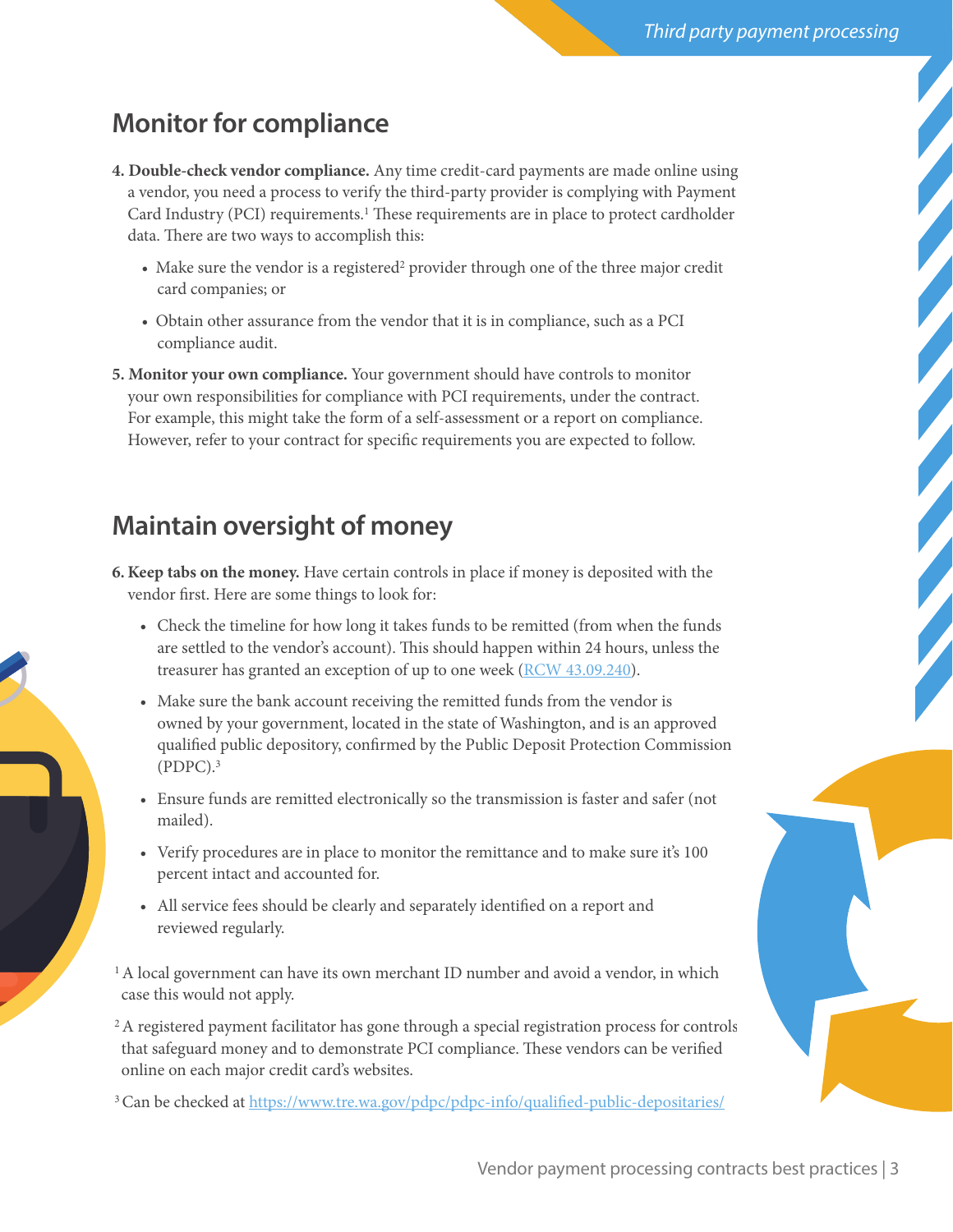- **7. Be wary and watchful for reserves.** If the vendor holds back money, this is a reserve. State law requires that deposits be made intact (RCW 43.09). Your contract might include some language for reserves related to returns or chargebacks/ disputed charges. However, that typically applies only in a retail setting, so the vendor shouldn't actually be holding back funds. If your contract has this language *and* your vendor is exercising this option, we would consider that a high-risk situation and potentially a compliance issue.
- 8. Protect against losses.<sup>4</sup> First, confirm your vendor's status as a registered payment facilitator, if applicable. If registered, these vendors have undergone a special process that confirms they have controls and safeguards in place to protect your payments. You can search for a receipting service provider, and whether they are a registered payment facilitator, online on each major credit card company's website. If your vendor is not a registered payment facilitator, then here are some other options:
	- Require a fiduciary bond or crime protection insurance policy. The goal here is to build in a mechanism that provides you a reasonable ability to recoup any losses incurred while the vendor controls the revenue.
	- Obtain and review a service organization control (SOC) report from your vendor. There are different types of reports and assurances, so understand what you want and are getting. To learn more: www.aicpa.org/interestareas/frc/assuranceadvisoryservices/sorhome.html
- **9. Build in management oversight.** Internal controls over these contracts and revenue streams are important and might include:
	- Verifying that policies and procedures address how to reconcile financial records with bank deposits received from the third party
	- Ensuring revenues meet your expectations. Someone else is handling your payments – you want to be sure you are receiving what you expect.
	- Evaluating fees to make sure they follow your contract terms
	- Centrally tracking these contracts to ensure you know what departments have them, and that your risks are adequately covered

<sup>4</sup> This won't apply when you have a "*merchant agreement*" – the merchant agreement is with the bank card handling service. But it will apply to any vendor you are using for accepting credit cards, other than a bank of course.



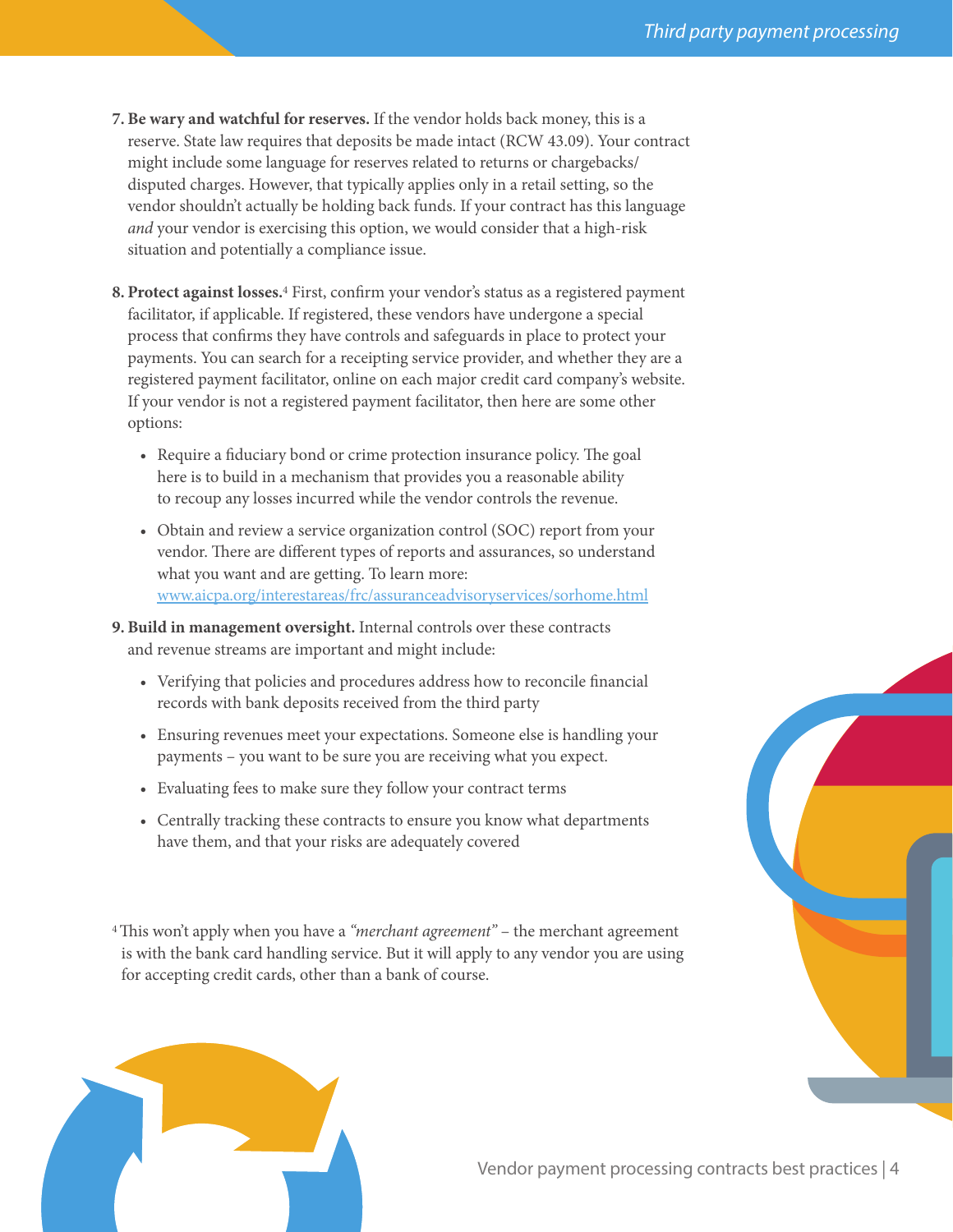#### **Additional information and resources**

- Payment Card Industry (PCI) standards: www.pcisecuritystandards.org
- E-commerce requirements for state agencies: www.ofm.wa.gov/accounting/ administrative-accounting-resources/e-commerce
- GFOA best practices for selecting a provider: www.gfoa.org/materials/ accepting-payment-cards-and-selection-of-payment-card

#### **Questions? Concerns?**

Contact the Center for Government Innovation at the Office of the Washington State Auditor at: center@sao.wa.gov

**Disclaimer:** This resource is provided for informational purposes only. It does not represent prescriptive guidance, legal advice, an audit recommendation, or audit assurance. It does not relieve governments of their responsibilities to assess risks, design appropriate controls, and make management decisions.